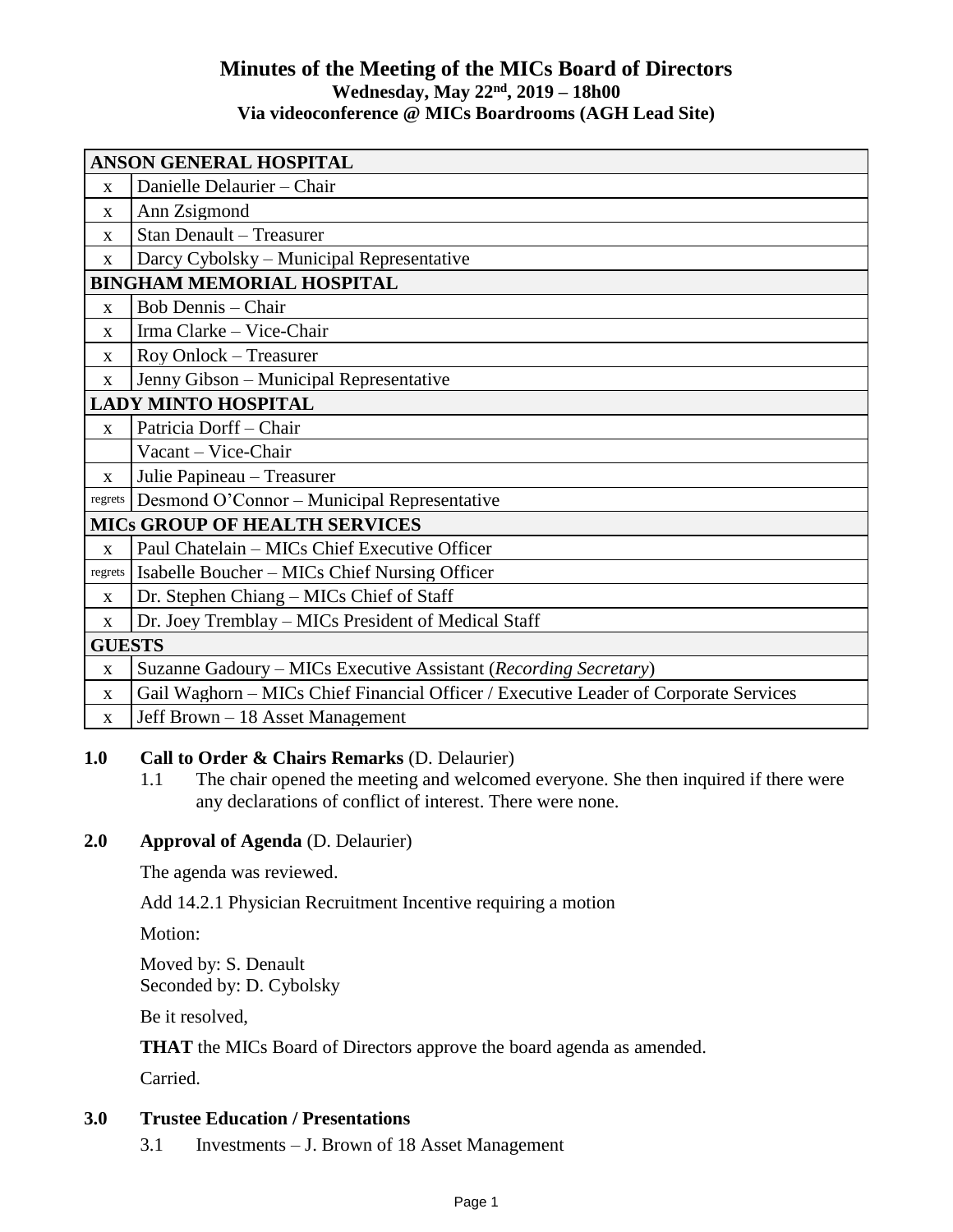- The presentation was provided for information
- Jeff gave a brief introduction of his company and staff
- Together, they designed a balanced fund strategy in line with MICs' recommendations and created customized and flexible reporting resulting in a 67% reduction in fees
- With the consolidation of the three accounts, reporting has been streamlined and strengthened; report is 10 to 12 pages long and tailored to MICs requirements
- Portfolio highlights and performance as well as an investment summary were provided for information
- Board members were invited to ask questions.
- Quarterly investment reports received by the CFO will be distributed to the board members for their information.

### **4.0 Approval of Minutes (D. Delaurier)**

4.1 Minutes of the MICs Board of Directors meeting held April 24<sup>th</sup>, 2019 were provided for information.

Motion:

Moved by: D. Cybolsky Seconded by: R. Onlock

Be it resolved,

**THAT** the MICs Board of Directors approve the minutes of the meeting held April 24<sup>th</sup>, 2019 as presented.

Carried.

#### **5.0 Follow-Up Items**

- 5.1 Review of the 2018-2019 Board Work Plan
	- The Board Work Plan was reviewed for the month of May.
	- The Chief of Staff Performance Appraisal was held May  $15<sup>th</sup>$  and the CEO Performance Appraisal is scheduled for May 23rd. Both summaries will be compiled and provided in June.
	- An ad for the LMH Board position was placed in the local paper and website; applications will be reviewed and interviews scheduled as required. However, as of today, no applications have been received.
	- The investment review was presented today.

## **6.0 MICs Finance**

- 6.1 March 2019 Financial Statements G. Waghorn
	- Chief Financial Officer gave a verbal review of the financial statements for all sites
	- There have been no significant adjustments for any of the hospitals
	- The auditor will be giving a more detailed statement at the next meeting

#### **BMH:**

 Will be ending the year in a large surplus; investment income was realized; this put operational surplus at \$750,000

#### **AGH:**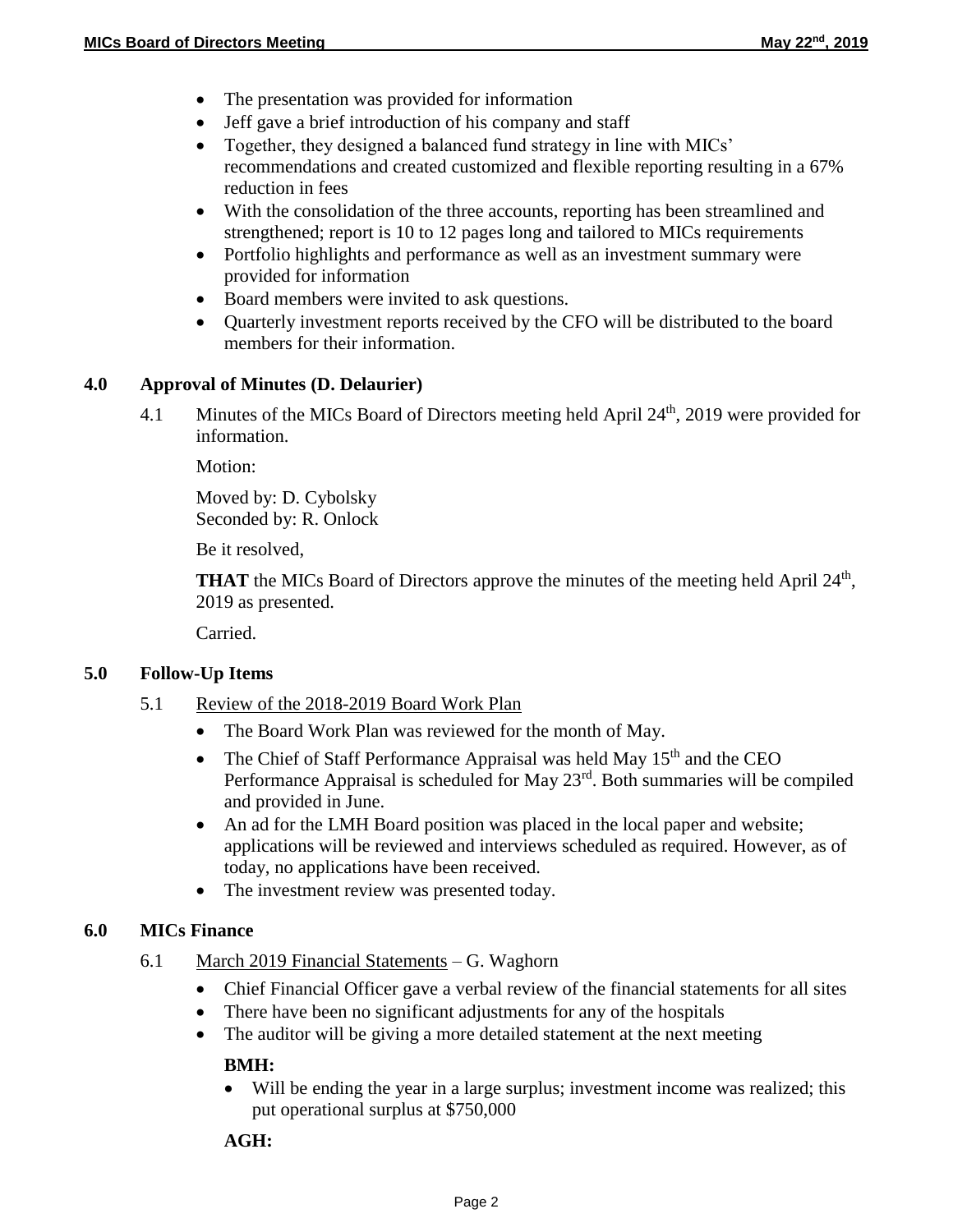Surplus of \$330,000; related to investment gains realized when we transitioned into existing portfolio

### **LMH:**

• Surplus of \$500,000

### **7.0 Presentations/Reports** (D. Delaurier)

- 7.1 Chief Executive Officer Report: (P. Chatelain)
	- The report was provided for information.
	- The CEO provided the following overview:
		- o Initial soil samples results are in; while not ideal, they are better than the current site; meeting with engineers and architect later this month; preliminary recommendation is to pre-load site prior to development which will be less expensive than current site but will take a year to settle. Option A is to relocate behind the hospital; option B is to stay at the original site.
		- o The SCM fundraising committee is planning the annual lobster dinner on May 25.
		- o The provincial budget was announced on April 11. Small hospitals will be receiving a 1% increase. Small hospital transformation funding will be rolled into hospital base funding; part of this funding will go towards non-urgent patient transportation and Pac-Med. HIRF and ECP funding will continue through an application process. Hospitals have been reimbursed for a percentage of the cost paid for non-urgent transportation.
		- o We are aggressively recruiting for 6 physicians and 1 general surgeon. We will be forming a Physician Recruitment and Retention Committee including members of each town council. The focus will be on recruiting for primary care.
		- o We have endorsed the Timmins and District's Health Team readiness survey.
		- o An open forum in Iroquois Falls will be scheduled sometime in June once we have more information on the SCM redevelopment.
	- Board Members were invited to ask questions.
- 7.2 Chief Nursing Officer Report: (I. Boucher)
	- The CNO provided the following overview:

## **Quality, Risk and Patient Safety**

o Leads have been chosen for the Quality Improvement Plans; meetings will be scheduled.

#### **Nursing**

- o Staffing continues to be a challenge at each site due to staff transferring to other sites, sick leaves, resignations, maternity leaves, etc. Some positions have been filled and job postings are being posted for others. Staff have been doing an excellent job filling available shifts.
- o There has been an increase in census and acuity at all sites. Complex Continuing Care beds are full at each site with patients awaiting services elsewhere (ALC). AGH and LMH also have ALC patients occupying acute care beds.

## **Emergency Department**

| o Total Visits:  | <b>Total Wait Times:</b> |
|------------------|--------------------------|
| AGH: 1,757       | AGH: 4.8 hours           |
| <b>BMH</b> : 513 | BMH: 4.1 hours           |
| LMH: 2,560       | LMH: $4.8$ hours         |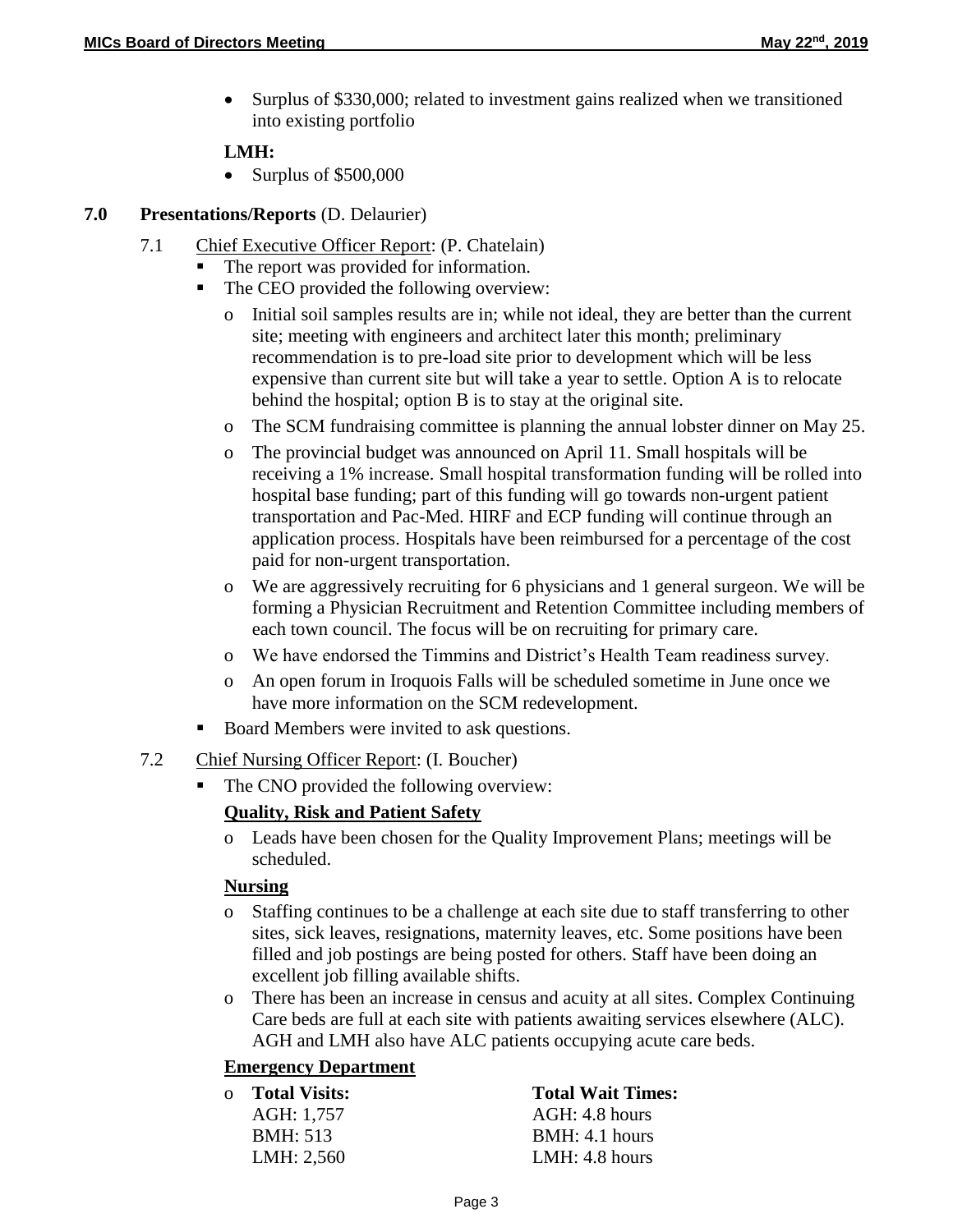The NELHIN target is 4 hours.

o **Wait Time for Physician Assessment**

| <b>CTAS 1-2:</b> | $CTAS$ 3:        | CTAS 4 & 5:      |
|------------------|------------------|------------------|
| $AGH: 1.1$ hours | $AGH: 2.8$ hours | $AGH: 2.3$ hours |
| BMH: 0.3 hours   | BMH: 0.6 hours   | BMH: 0.9 hours   |
| LMH: $1.4$ hours | LMH: 2.9 hours   | LMH: 2.9 hours   |

#### **Pharmacy Services**

- o Interviews for pharmacist took place; one candidate participated in a site visit.
- o Utilizing North West Pharmacies in the interim while recruiting for a pharmacist.
- o The Automatic Dispensing Units should be implemented by the fall.
- Board members were invited to ask questions.

### **8.0 Medical Staff** (Dr. S. Chiang)

- 8.1 Chief of Staff Report:
	- The report was provided for information.

## o **Medical Director at Villa Minto**

Dr. McPherrin will be stepping down as Medical Director of Villa Minto on June 1, 2019 and Dr. Bruno will become the Acting Medical Director under Dr. Chiang's supervision. Dr. Bruno is currently the physician for South Centennial Manor.

### o **MICs Chief of Staff**

Dr. Chiang will be stepping down as MICs Chief of Staff on June 30, 2019 after completing his three-year term. The MICs Board of Directors will appoint a new Chief of Staff who will start on July 1, 2019.

### o **Re-application for Hospital Privileges for Medical Staff**

The MICs Credentialing Committee met to review the re-applications for hospital privileges for medical staff and have made recommendations to the MICs MAC.

## o **May 1st Doctors' Day**

Many patients and staff members sent their appreciation to many physicians.

#### o **Ontario Health Teams**

The Ontario Medical Association and the Association of Family Health Teams of Ontario are encouraging physicians to actively participate in the formation of Ontario Health Teams but have not provided any specific recommendations or guidelines.

### o **Recruitment of Physicians Update**

We have not been successful in recruiting physicians for our three communities but will continue our rigorous efforts to recruit a general surgeon for Cochrane and family physicians for all three communities.

## **9.0 LHIN / MOHLTC Business** (P. Chatelain)

9.1 N/A

## **10.0 MICs Quality Committee** (I. Boucher)

- 10.1 Quality Committee Minutes
	- $\blacksquare$  N/A
- **11.0 Site Business** (D. Delaurier)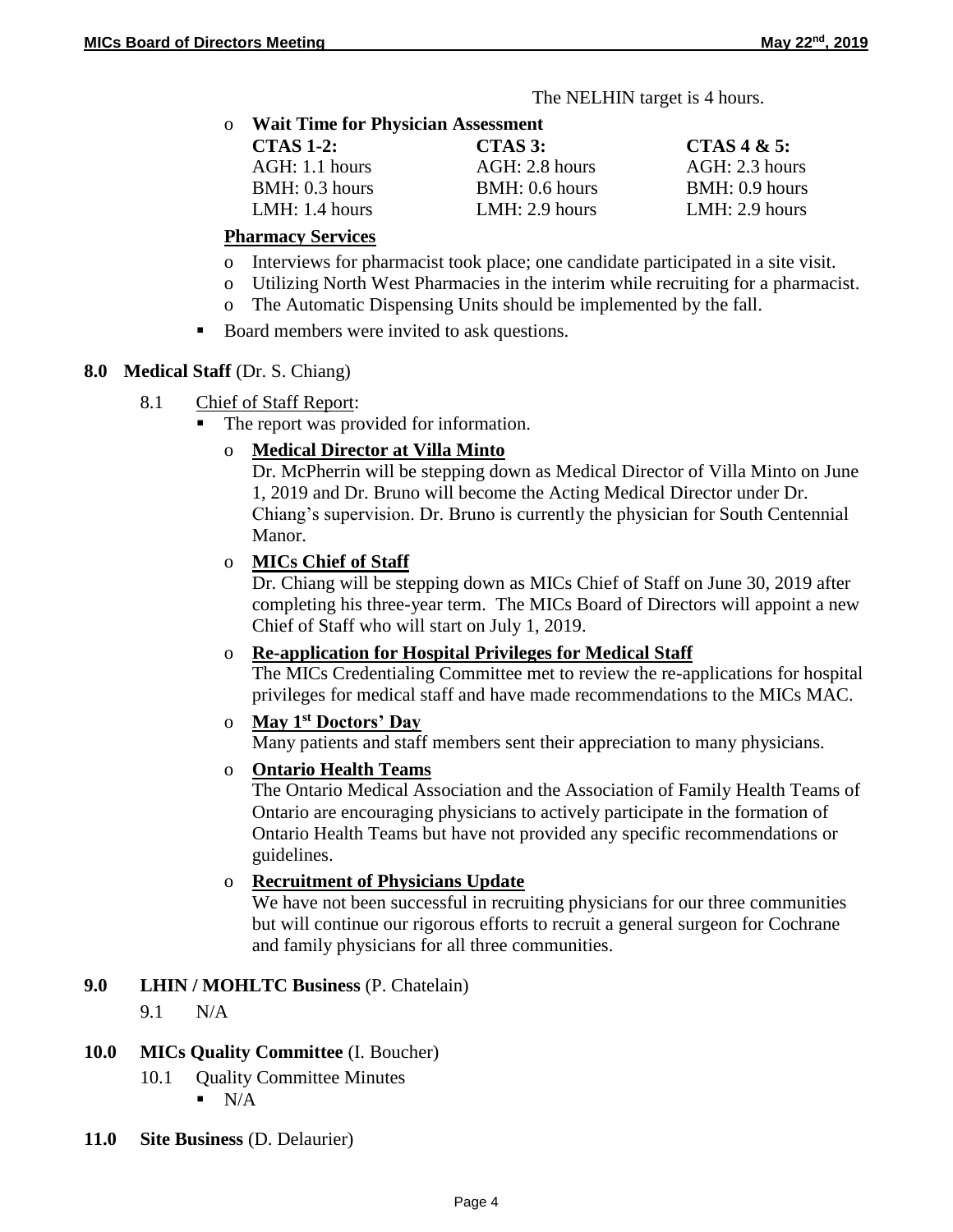# 11.1 Anson General Hospital:

- **Amalgamation** 
	- CEO stated that the motion is to start the process of preparing for amalgamation. He spoke with Kate Fyfe of the NELHIN who highly recommends that MICs amalgamate. This would be a good strategic move to make at this time. Amalgamating would most likely guarantee that all three hospitals would submit a balanced budget.

Motion:

Moved by: D. Cybolsky Seconded by: A. Zsigmond

Be it resolved,

**THAT** the AGH Board of Directors endorses the CEO and legal counsel to begin the preparation of the amalgamation documents as presented.

Carried.

### 11.2 Bingham Memorial Hospital:

**Amalgamation** 

Motion:

Moved by: R. Onlock Seconded by: I. Clarke

Be it resolved,

**THAT** the BMH Board of Directors endorses the CEO and legal counsel to begin the preparation of the amalgamation documents as presented.

Carried.

#### 11.3 Lady Minto Hospital:

**Amalgamation** 

Motion:

Moved by: P. Dorff Seconded by: J. Papineau

Be it resolved,

**THAT** the LMH Board of Directors endorses the CEO and legal counsel to begin the preparation of the amalgamation documents as presented.

Carried.

## **12.0 Partnership Business** (Bob Dennis)

- 12.1 April 2019 Board Effectiveness Survey Results
	- 10 out of 12 surveys were submitted.
- 12.2 May 2019 Board Effectiveness Survey The survey was emailed via Survey Monkey.
- 12.3 Approval of Bylaw Amendments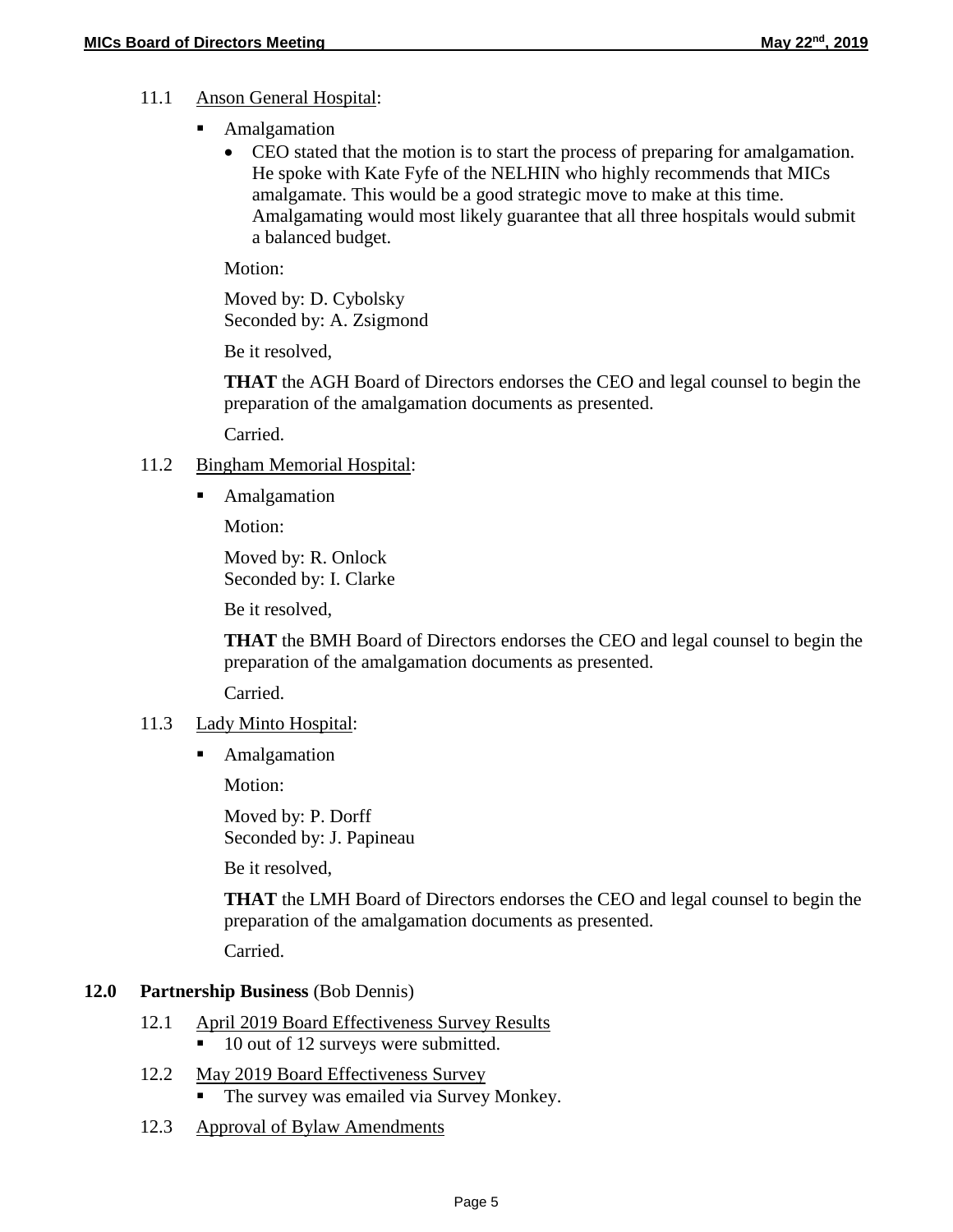The LHIN has recommended the following revision to the Preamble in order to be in compliance with ministry regulations

Motion: add paragraph "To guarantee access to quality programs and services at Villa Minto in both official languages on a permanent basis according to its French language services designation under the *French Language Services Act*."

Moved by: A. Zsigmond Seconded by: J. Papineau

Be it resolved,

**THAT** the MICs Board of Directors approve the recommended revision as presented.

Carried.

Approval of Bylaw Amendment to Article 1.1 "Definitions"

 The LHIN has recommended the following revision to Article 1.1 in order to be in compliance with ministry regulations

Motion: add "the French Language Act" at the end of paragraph ff Legislation

Moved by: P. Dorff Seconded by: J. Gibson

Be it resolved,

**THAT** the MICs Board of Directors approve the recommended revision as presented.

Carried.

Approval of Bylaw Amendment to Article 4.3 Corporation Board Composition

 The LHIN has recommended the following revision in order to be in compliance with ministry regulations

Motion: add (d) "In order to reflect the bilingual nature of the catchment area, the elected membership of the LMH board of directors will include a minimum of 40% representation from the Francophone community."

Moved by: P. Dorff Seconded by: R. Onlock

Be it resolved,

**THAT** the MICs Board of Directors approve the recommended revision as amended.

Carried.

#### Approval of Bylaw Amendment 4.9 Duties and Responsibilities of the Board

 The LHIN has recommended the following revision in order to be in compliance with ministry regulations

Motion:

m) ii - remove "and services of a translator may be used as required";

m) iii) remove "The Hospital recognizes and supports the principle of Frenchspeaking clients accessing health care services in their own language, and, as such, its goal is to provide services in both English and French.";

add iv) "A French Language Services Committee will oversee the development of a plan for the provision of French language services in accordance to its mandate and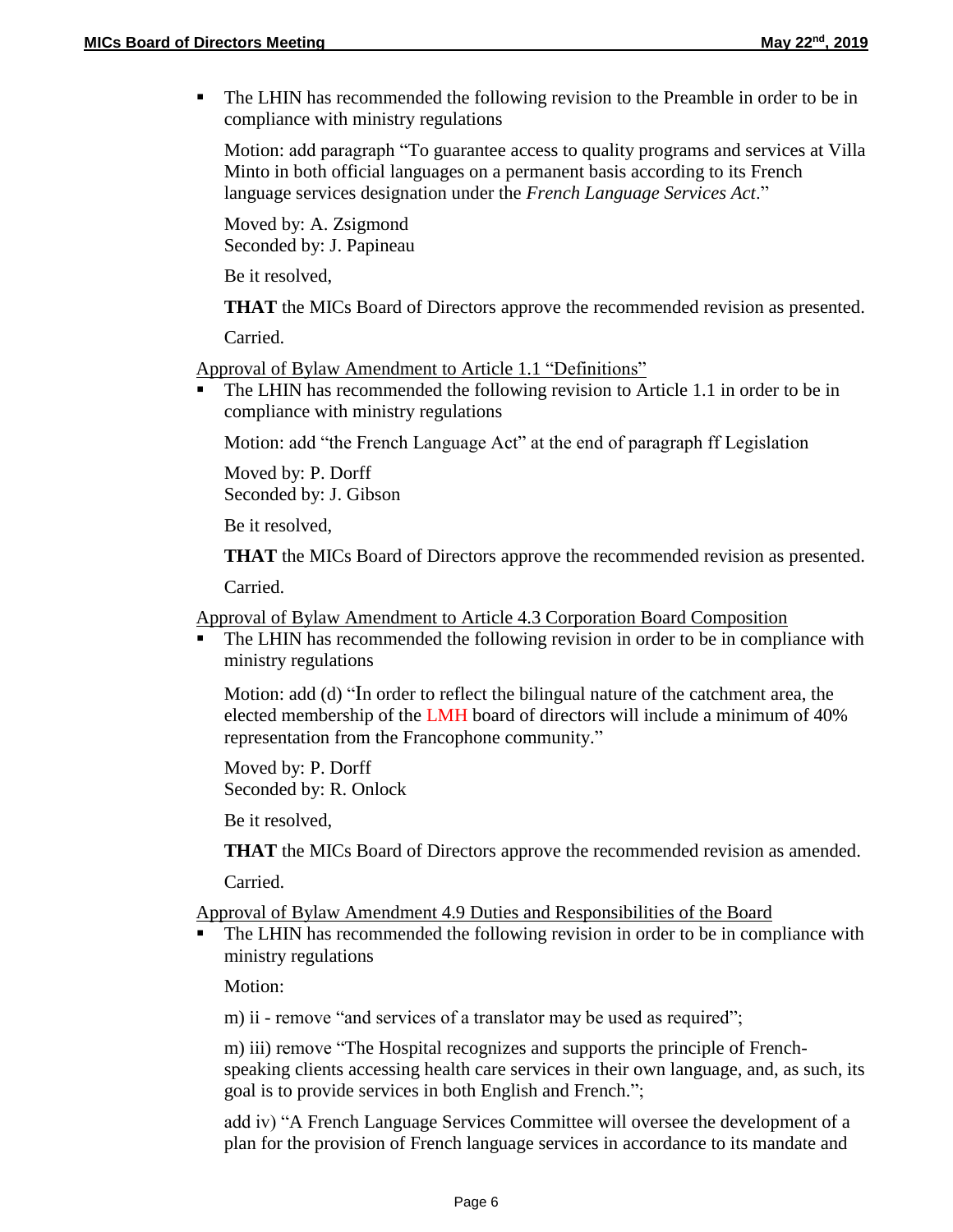the Corporation's French Language Services Policy. The LMH Board of Directors ensures the implementation of the French Language Services Policy."

add v) "Villa Minto's French language services annual report, mandated by the Ministry of Health and Long-Term Care, approved by the LMH Board of Directors, shall be presented at the Annual General Meeting."

Moved by: I. Clarke Seconded by: P. Dorff

Be it resolved,

**THAT** the MICs Board of Directors approve the recommended revisions as amended.

Carried.

Approval of Bylaw Amendment 7.1 Establishment of Committees

 The LHIN has recommended the following revision in order to be in compliance with ministry regulations

Motion:

7.1 a) - add v) Fiscal Advisory Committee

7.1 c) – add: "The committees of the LMH board of directors will include a minimum of 40% representation from the Francophone community, which is the percentage reflective of the Francophone population of the catchment area."

Moved by: R. Onlock Seconded by: D. Cybolsky

Be it resolved,

**THAT** the MICs Board of Directors approve the recommended the revisions for 7.1 a) only as presented. 7.1 c) will be tabled.

Carried.

- 12.4 Approval of Medical Directors
	- The following applications for medical director of each site were submitted: Dr. Bruno for AGH, Dr. Small for LMH and Dr. Boettcher for BMH

Motion:

Moved by: R. Onlock Seconded by: I. Clarke

Be it resolved,

**THAT** the MICs Board of Directors approve the appointment of Dr. Bruno, Dr. Small and Dr. Boettcher as Medical Directors of their respective sites as presented. Carried.

#### **13.0 Board Committee Minutes**

13.1 N/A

#### **14.0 In Camera**

14.1 Motion to go in-camera

Moved by: J. Gibson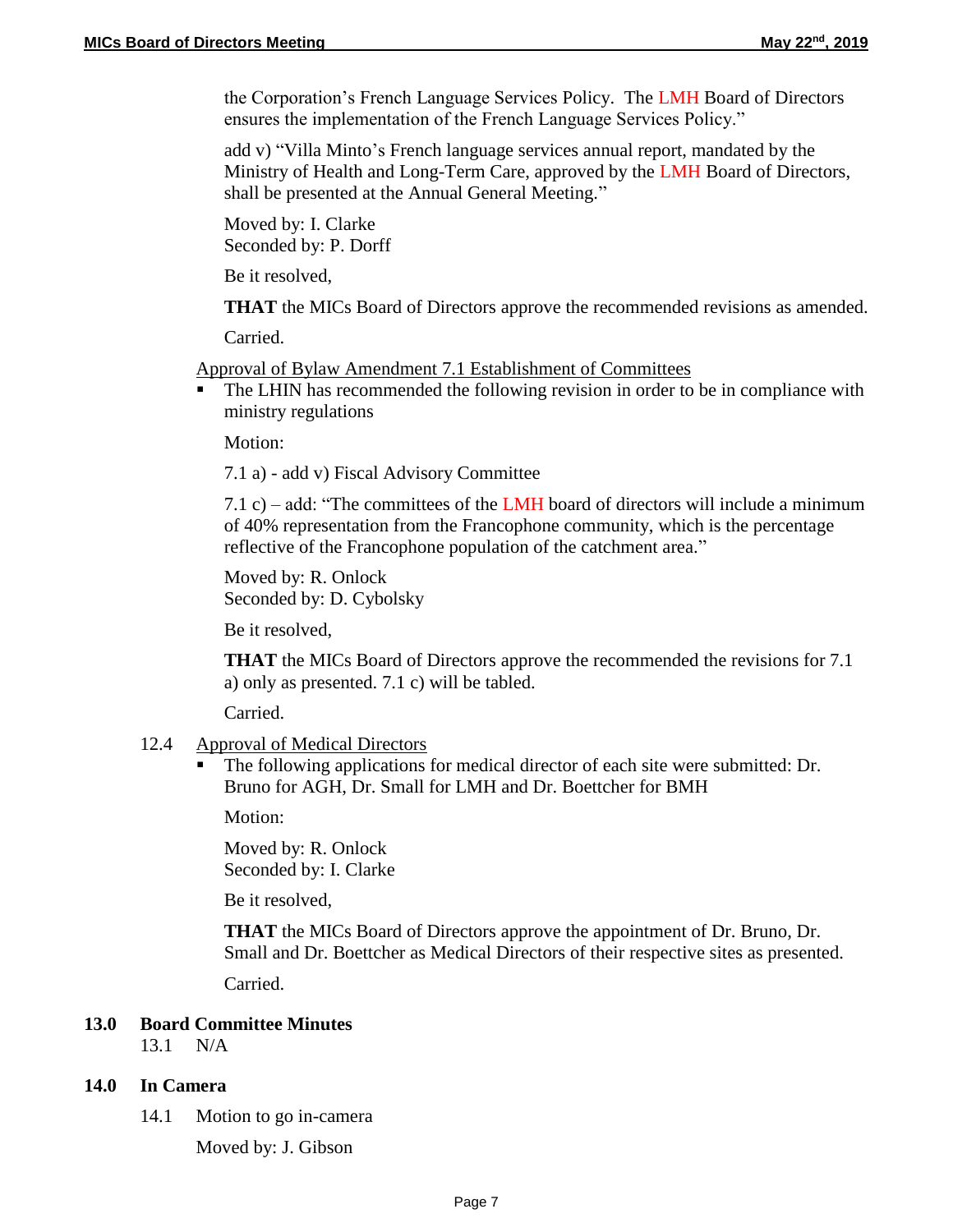Seconded by: P. Dorff

- 14.2 Discussion regarding physician privileges
- 14.2.1 Discussion regarding physician recruitment incentive
- 14.3 Motion to go out of in-camera

Moved by: I. Clarke Seconded by: J. Gibson

14.4 Motions to approve:

Approval of physician privileges

**Motion** to approve the list of reappointments to the Professional Staff in the categories of Active Staff, Locum Tenens, Consulting and Courtesy as recommended by the MICs Medical Advisory Committee

Moved by: R. Onlock Seconded by: J. Papineau

Be it resolved,

**THAT** the MICs Board of Directors approve hospital privileges for all physicians listed in the attachment provided as recommended by the MICs Medical Advisory Committee as presented. It is to be noted that Dr. Richard McGuire be given privileges for Lady Minto Hospital only.

Carried.

**Motion** to approve the change in scope of practice for Christiane Bergeron, N.P. from "courtesy" to "active" as she will be providing services to the residents of Villa Minto as of June  $1<sup>st</sup>$ , 2019.

Moved by: D. Cybolsky Seconded by: P. Dorff

Be it resolved,

**THAT** the MICs Board of Directors approve the change in scope of practice for Christiane Bergeron, N.P. as recommended by the MICs Medical Advisory Committee as presented.

Carried.

**Motion** to approve the purchase of a physician house in Matheson up to \$230,000 plus \$50,000 in upgrades on the condition that the seller is responsible for the solar panel contract.

Moved by: I. Clarke Seconded by: J. Gibson

Be it resolved,

**THAT** the BMH Board of Directors approve the purchase of a physician house in Matheson up to \$230,000 plus \$50,000 in upgrades as amended.

Carried.

## **15.0 MICs News** (D. Delaurier)

• May 2019 MICs Newsletter was provided for information.